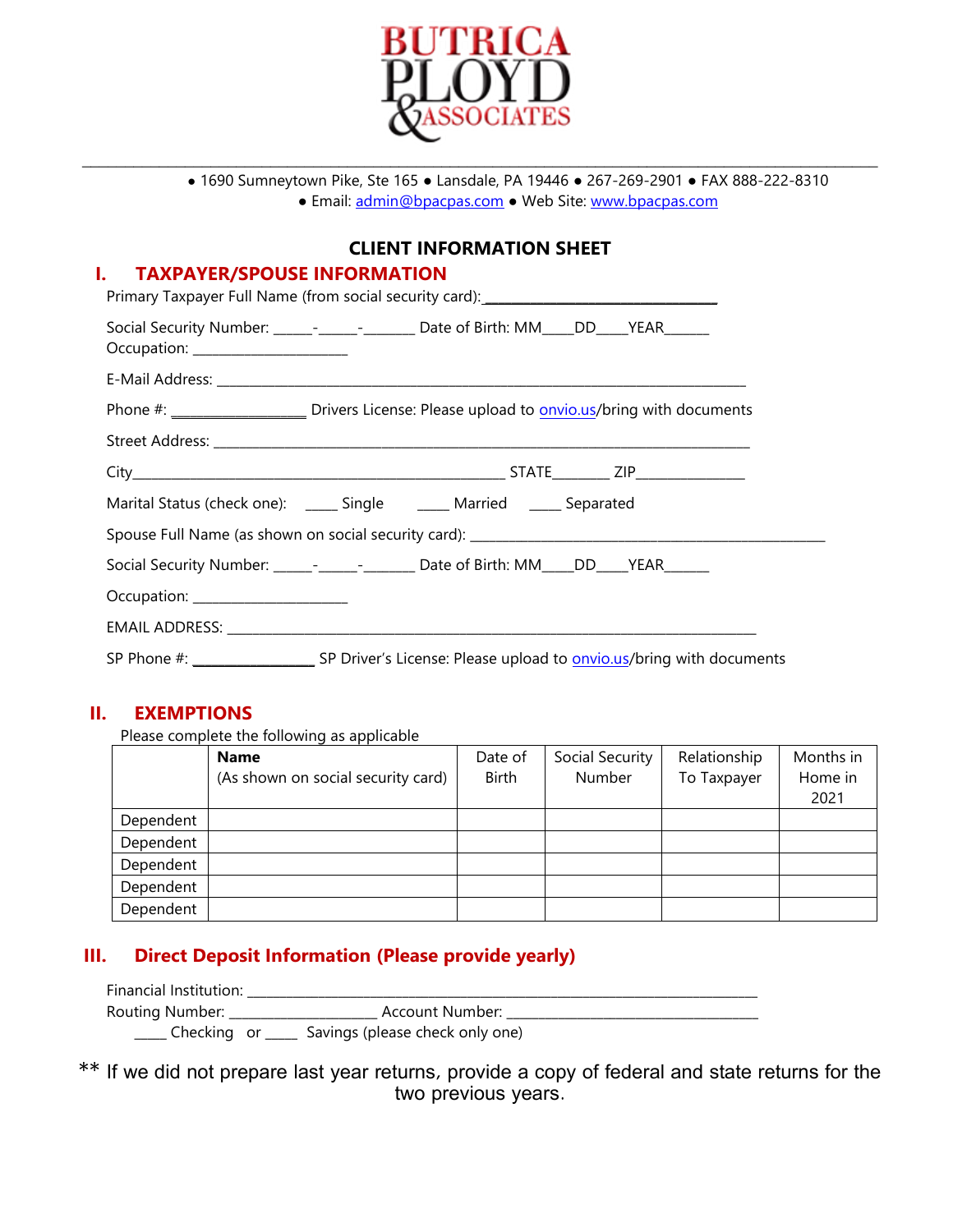

● 1690 Sumneytown Pike, Ste 165 ● Lansdale, PA 19446 ● 267-269-2901 ● FAX 888-222-8310 ● Email: [admin@bpacpas.com](mailto:admin@bpacpas.com) ● Web Site: [www.bpacpas.com](https://www.bpacpas.com/)

#### **CLIENT INFORMATION SHEET**

\_\_\_\_\_\_\_\_\_\_\_\_\_\_\_\_\_\_\_\_\_\_\_\_\_\_\_\_\_\_\_\_\_\_\_\_\_\_\_\_\_\_\_\_\_\_\_\_\_\_\_\_\_\_\_\_\_\_\_\_\_\_\_\_\_\_\_\_\_\_\_\_\_\_\_\_\_\_\_\_\_\_\_\_\_\_\_\_\_\_\_\_\_

The filing deadline for your income tax return is April 15, 2022. Your completed questionnaire signed engagement and tax documents need to be received no later than March 31, 2022. All three items must be received before any work will begin on your tax return. **Any information received after March 31, 2022 may require an extension to be filed for this return.** If an extension of time is required, any tax due should be paid with that extension. Any taxes not paid by the filing deadline may be subject to latepayment penalties and interest. If you do not pay a reasonable estimate of your tax liability, your extension may be deemed invalid, subjecting you to late-filing penalties. Your return will be electronically filed unless otherwise requested or ineligible for e-file. We look forward to providing services to you. Should you have questions regarding any items, please do not hesitate to contact our Office Manager, Jeanette by emailing admin@bpacpas.com or calling (267) 263-2901.

### **IV. ADDITIONAL INFORMATION**

| Did you or your spouse at any time during the year:                                   | <b>Check:</b>               | If YES, please provide     |
|---------------------------------------------------------------------------------------|-----------------------------|----------------------------|
| Did you change residences?                                                            | NO                          | <b>EXAMPLE</b>             |
| If yes, list the address and the dates you lived there: ________________________      |                             |                            |
| Did you work in any other states?                                                     | <b>NO</b>                   | <b>YES</b>                 |
|                                                                                       |                             |                            |
| Receive wages, salaries, or any other employer compensation?                          | $\frac{1}{2}$ NO            | _____ YES All W-2 forms    |
| Have you received W-2 forms from ALL employers?                                       | $\frac{1}{2}$ NO            | YES                        |
| Receive unemployment compensation?                                                    | $\overline{\phantom{0}}$ NO | YES All 1099-G forms       |
| Receive Social Security Benefits?                                                     | $\overline{\phantom{0}}$ NO | _____ YES All 1099-SSA's   |
| If divorced: Order/modified Order effective date if receiving or paying alimony: ____ |                             |                            |
| Receive Alimony?                                                                      | $\rule{1em}{0.15mm}$ NO     | <b>SALES</b>               |
| If yes, list amount _______________                                                   |                             |                            |
| Pay alimony?                                                                          | <b>NO</b>                   | <b>EXAMPLE</b>             |
|                                                                                       |                             |                            |
| SSN of recipient________________________ Amount_____________                          |                             |                            |
| Do you pay daycare expenses?                                                          | NO.                         | <b>PES</b>                 |
|                                                                                       |                             |                            |
|                                                                                       |                             |                            |
| Receive winnings from gambling? (Lottery, racetrack, casinos, raffles) ____ NO        |                             | ______ YES All W-2-G forms |
| Receive any miscellaneous income? (Prizes, awards, jury duty)                         | NO <sub>N</sub>             | <b>EXAMPLE</b>             |
|                                                                                       |                             |                            |
|                                                                                       |                             |                            |
| Are you claimed as a dependent on someone else's tax return?                          | $\rule{1em}{0.15mm}$ NO     | <b>YES</b>                 |
| Pay interest on student loans?                                                        | $\overline{\phantom{0}}$ NO | <b>EXAMPLE</b>             |
| Receive pension, annuity, IRA, or retirement income?                                  | $\overline{\phantom{0}}$ NO | <b>YES</b> All 1099-R's    |
| Receive interest on savings, cash, US bonds, stock dividends?                         | $\frac{1}{2}$ NO            | _____ YES All 1099-INT's   |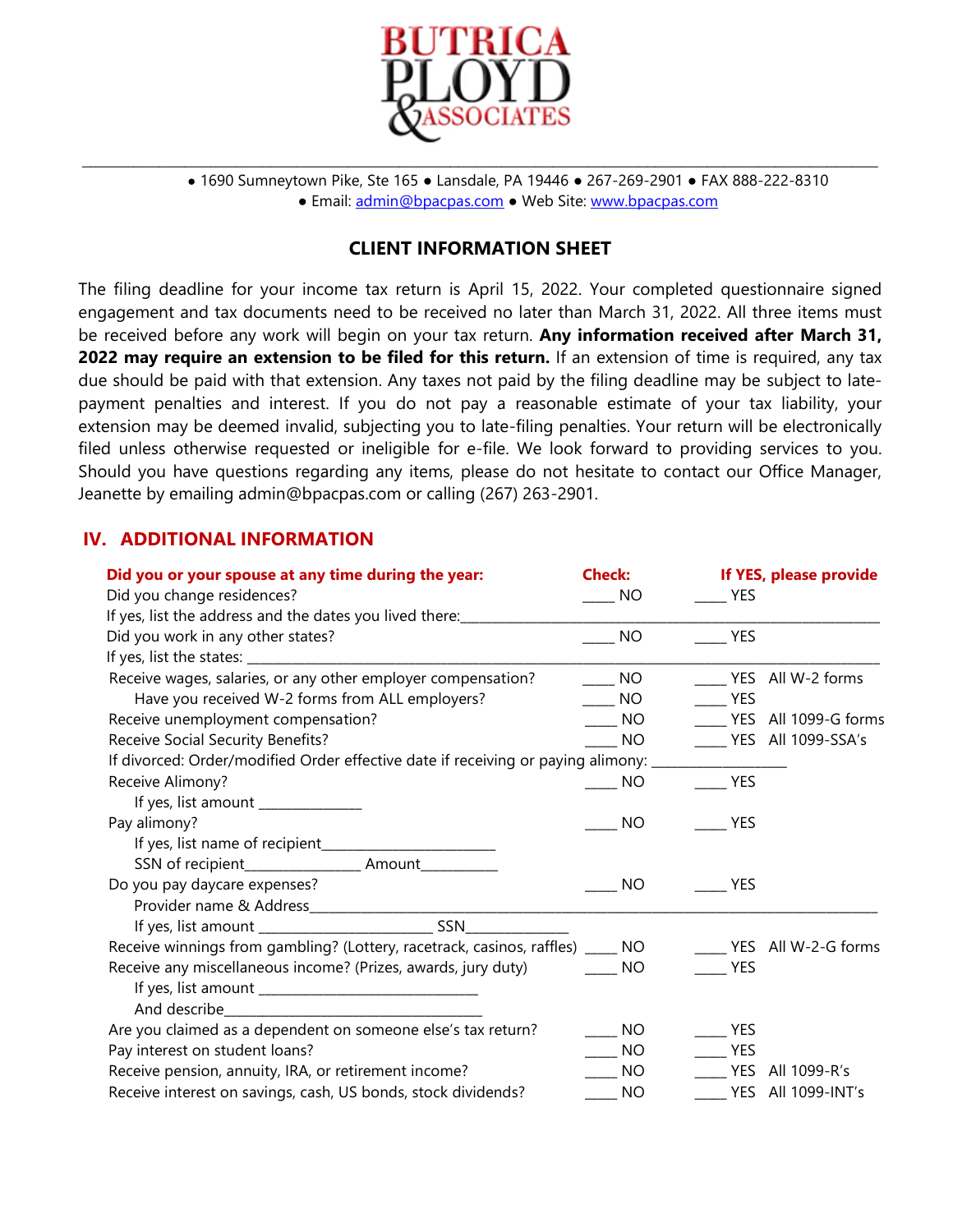

\_\_\_\_\_\_\_\_\_\_\_\_\_\_\_\_\_\_\_\_\_\_\_\_\_\_\_\_\_\_\_\_\_\_\_\_\_\_\_\_\_\_\_\_\_\_\_\_\_\_\_\_\_\_\_\_\_\_\_\_\_\_\_\_\_\_\_\_\_\_\_\_\_\_\_\_\_\_\_\_\_\_\_\_\_\_\_\_\_\_\_\_\_

● 1690 Sumneytown Pike, Ste 165 ● Lansdale, PA 19446 ● 267-269-2901 ● FAX 888-222-8310 ● Email: [admin@bpacpas.com](mailto:admin@bpacpas.com) ● Web Site: [www.bpacpas.com](https://www.bpacpas.com/)

# **CLIENT INFORMATION SHEET**

| Did you or your spouse at any time during the year:                 | <b>Check:</b>   | If yes, please provide   |                     |
|---------------------------------------------------------------------|-----------------|--------------------------|---------------------|
| Do you have any of the following?                                   |                 |                          |                     |
| Home Mortgage?                                                      | <b>NO</b>       |                          | YES All 1098 forms  |
| Medical expenses or pay for health insurance?                       | <b>NO</b>       |                          | YES *List with amts |
| Contributions to charity, church, etc?                              | <b>NO</b>       |                          | YES *List with amts |
| Out-of-pocket expenses or use your personal vehicle on the job?     | <b>NO</b>       |                          | YES *List with amts |
| Loss from casualty (fire, theft, natural disaster)                  | <b>NO</b>       |                          | YES *List with amts |
| Did you have a job-related move?                                    | <b>NO</b>       | <b>EXAMPLE</b>           |                     |
| Contribute to an IRA, SEP, Keogh, or simple retirement plan?        | <b>NO</b>       | <b>YES</b>               |                     |
| Pay college tuition expenses?                                       | <b>NO</b>       | $-$ YES                  |                     |
| Sell stock, mutual fund, or other securities? (including Robinhood) | <b>NO</b>       |                          | VES All 1099-B's    |
| Receive a 1099-MISC?                                                | <b>NO</b>       | <b>EXAMPLE</b>           | All 1099-MISC       |
| Own your own business or were self-employed?                        | NO <sub>1</sub> | $\rule{1em}{0.15mm}$ YES |                     |
| Use a portion of your home exclusively for business?                | NO <sub>1</sub> | $-$ YES                  |                     |
| Do you own rental property? (request rental questionnaire)          | <b>NO</b>       | NES                      |                     |
| Receive royalties?                                                  | <b>NO</b>       | <b>YES</b>               |                     |
| Sell your Home (include ALTA closing disclosure)                    | <b>NO</b>       |                          | VES All 1099-S's    |
| Buy your Home (include ALTA closing disclosure)                     | <b>NO</b>       | <b>YES</b>               |                     |
| Sell any other property (equipment, land, etc.)?                    | <b>NO</b>       | NES                      |                     |
| Did you make Federal estimated tax payments?                        | <b>NO</b>       | <b>YES</b>               |                     |
| Quarter 1 amount<br>$\frac{1}{2}$                                   |                 |                          |                     |
| Quarter 2 amount<br>$\frac{1}{2}$                                   |                 |                          |                     |
| Quarter 3 amount<br>$\frac{1}{2}$                                   |                 |                          |                     |
| Quarter 4 amount                                                    |                 |                          |                     |
| Did you make State estimated tax payments?                          | <b>NO</b>       | <b>YES</b>               |                     |
| Quarter 1 amount                                                    |                 |                          |                     |
| Quarter 2 amount                                                    |                 |                          |                     |
| Quarter 3 amount                                                    |                 |                          |                     |
| Quarter 4 amount                                                    |                 |                          |                     |
| Did you make Local estimated tax payments?                          | <b>NO</b>       | <b>YES</b>               |                     |
| Quarter 1 amount<br>$\mathsf{\$}$<br>_______________                |                 |                          |                     |
| Quarter 2 amount<br>$\frac{1}{2}$                                   |                 |                          |                     |
| Quarter 3 amount<br>$\frac{1}{2}$                                   |                 |                          |                     |
| \$<br>Quarter 4 amount                                              |                 |                          |                     |